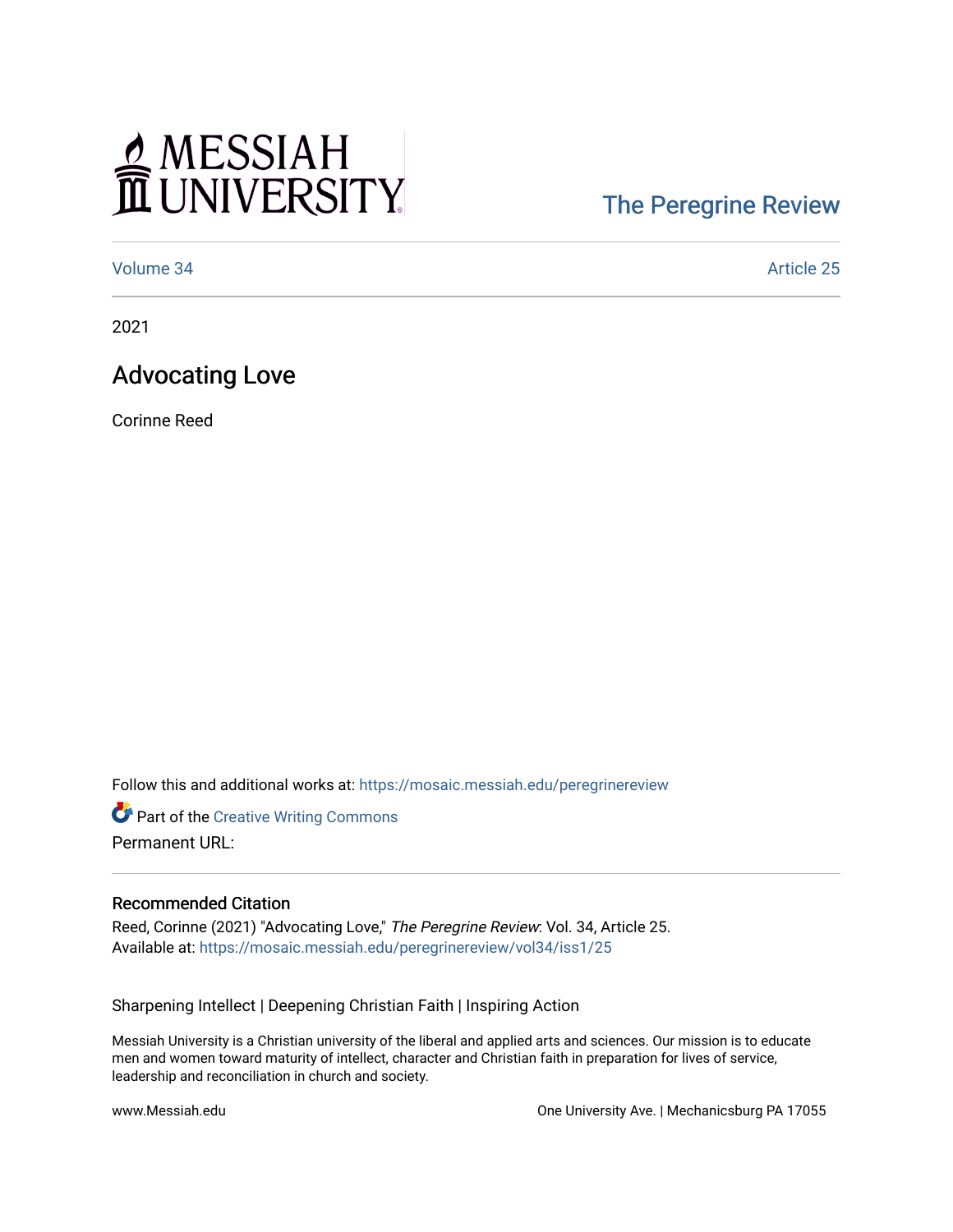#### Advocating Love

Corinne Reed

Pro-choice, because how can we live in a world where a man controls a woman's body. Her body, YOUR body, MY BODY. My body, my choice, to make love in between fresh sheets if I want to, when I want to, and with a man who also wants to. A basic human right that too many have stolen in the dark of night. Now they're saying, a doctor trying their best to make a bad situation a little better would get life behind bars before the rapist ever even hears the siren. Pro-choice. But also, pro-life, because how can we live in world where women control other women's bodies. I can't want rights for my body, YOUR body, without wanting rights for HER BODY. Her body forming inside the womb, call her a lump of cells but her heart still beats all the same. Mama and Papa don't have to agree on her creation, no money maybe just kids themselves, or papa might not even be a papa just a man who forced himself. But shouldn't she still get a choice? Write policy where the rapist is behind bars but the doctor is soon to follow. Because no choice for her is the same thing as murder. Pro-life.

But what if there is something better, maybe call it pro-love. Love first, and love always.